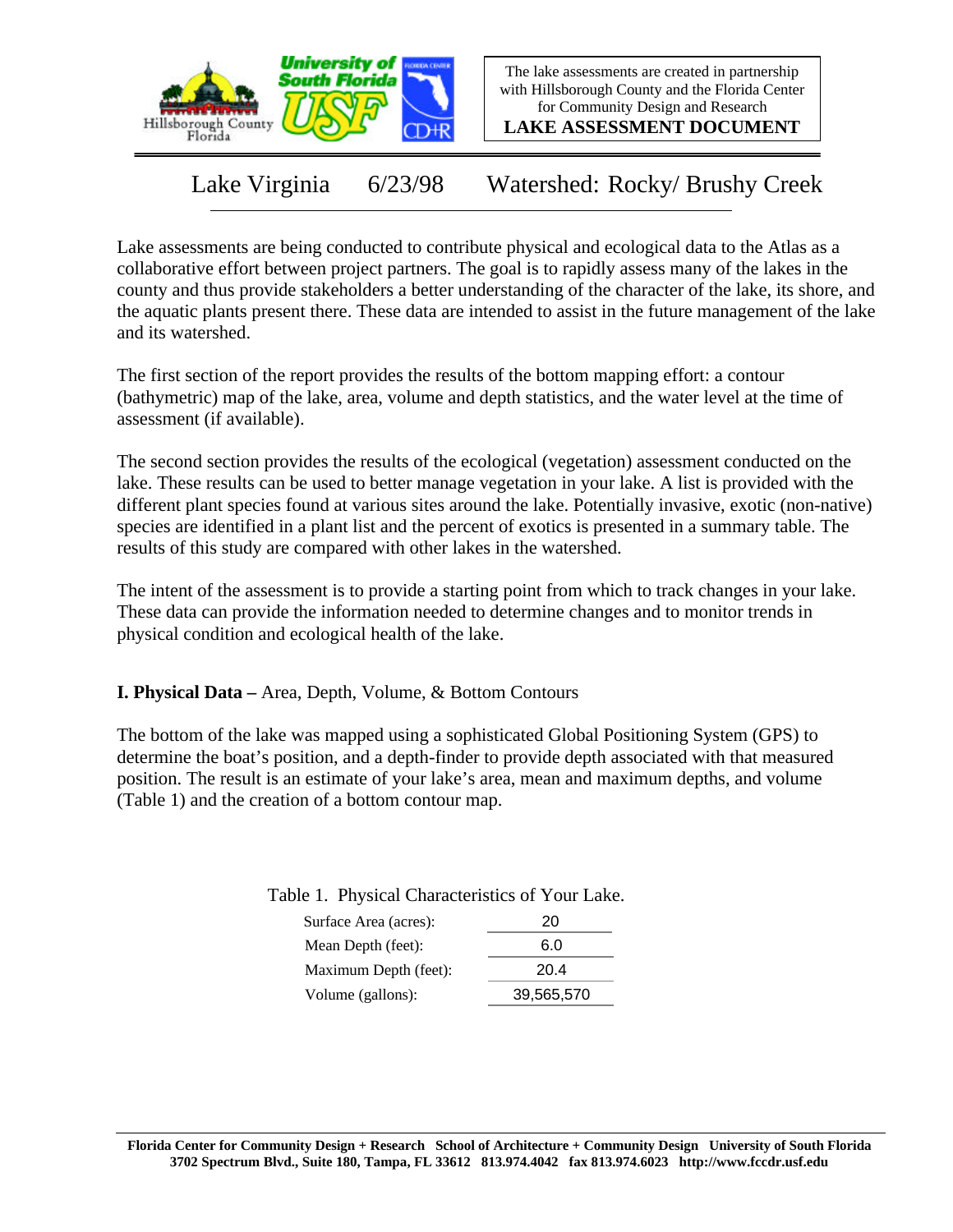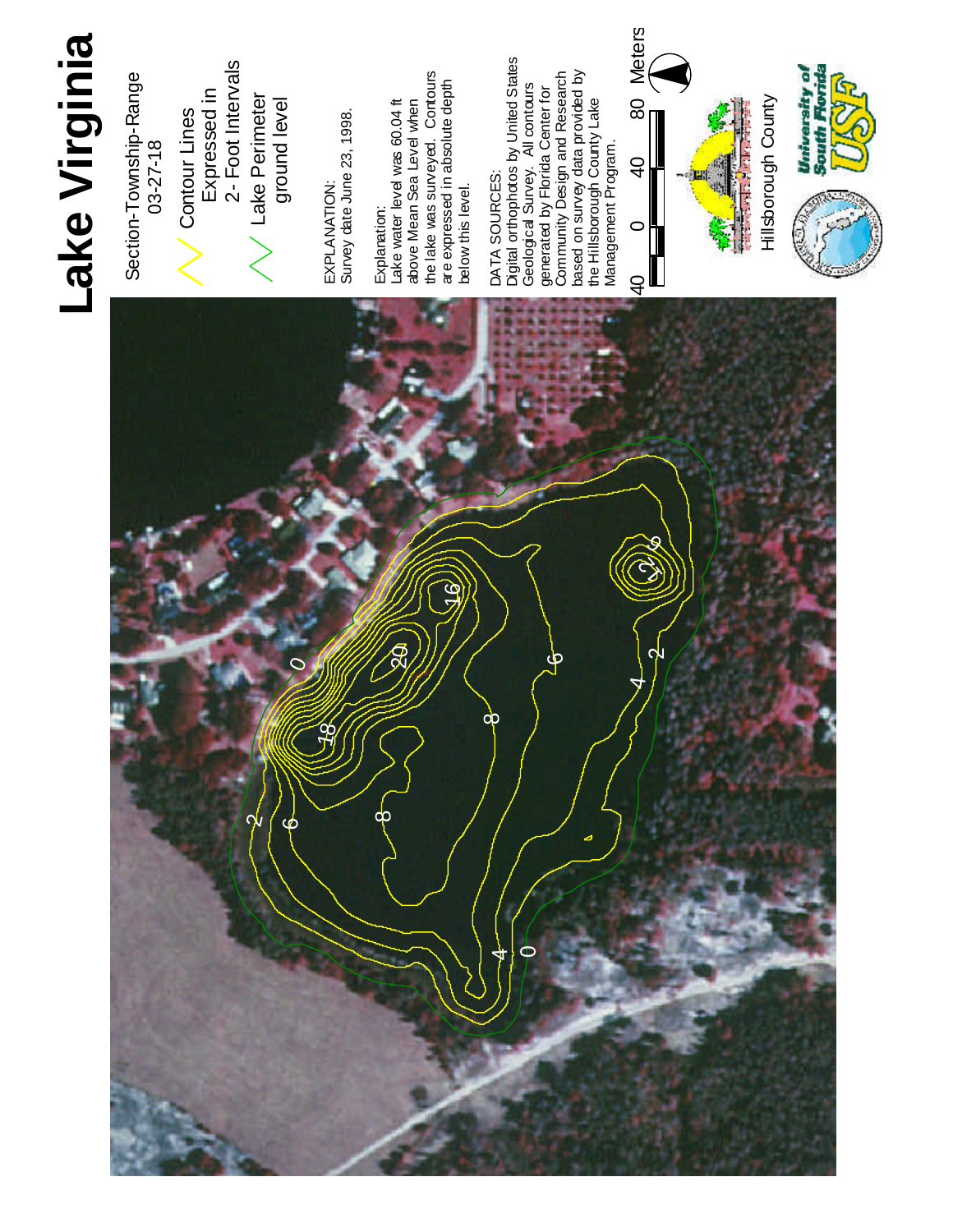

**LAKE ASSESSMENT DOCUMENT**

Lake Virginia 6/23/98 Watershed: Rocky/ Brushy Creek

## **II. Ecological Data**

Aquatic Plant Survey

Approximately equispaced sites are haphazardly mapped around the lake and the aquatic plants at each site are surveyed. The total number of species from all sites is used to approximate the total diversity of aquatic plants and the percent of invasive-exotic plants on the lake and in the watershed (Table 2). Many of these plants are considered ecologically harmful, as they tend to out-compete native species. Such "nuisance" plants can also make boating and other recreational activities difficult or impossible. The common and scientific names of plant species found on your lake are listed in Table 3.

> Table 2. Comparison of species diversity between your lake and other assessed lakes located within your watershed.

|                        |     | Lake Virginia Rocky/Brushy Creek |
|------------------------|-----|----------------------------------|
|                        |     | (Average)                        |
| Number of Taxa:        | 39  | 35                               |
| Percent Exotic Plants: | 21% | 18%                              |

Table 3. Botanical and common names of the most commonly found plants on your lake. Percent frequency (of occurence), habit (location where found), status (native or exotic), and EPPC status are provided.

| Common Name                            | <b>Plant Species</b>        | Frequency | Habit     | <b>Status</b> | <b>EPPC</b> |
|----------------------------------------|-----------------------------|-----------|-----------|---------------|-------------|
| <b>Alligator Weed</b>                  | Alternanthera philoxeroides | 100%      | Emergent  | Exotic        | Ш           |
| Water Primroses, Primrosewillow        | Ludwigia spp.               | 90%       | Emergent  | Unknown       | <b>NL</b>   |
| Torpedo Grass                          | Panicum repens              | 90%       | Emergent  | Exotic        |             |
| <b>Pickerel Weed</b>                   | Pontederia cordata          | 90%       | Emergent  | Native        | NL.         |
| Cattails                               | Typha spp.                  | 90%       | Emergent  | Native        | <b>NL</b>   |
| Spatterdock, Yellow Pondlily           | Nuphar lutea var. advena    | 80%       | Floating  | Native        | NL.         |
| Smartweed, Knotweed                    | Polygonum spp.              | 80%       | Emergent  | Native        | NL.         |
| Cypress                                | Taxodium spp.               | 80%       | Emergent  | Native        | NL.         |
| <b>Climbing Hempvine</b>               | Mikania scandens            | 70%       | Emergent  | Native        | NL.         |
| Swamp Fern                             | Blechnum serrulatum         | 60%       | Emergent  | Native        | NL.         |
| Common Buttonbush                      | Cephalanthus occidentalis   | 60%       | Emergent  | Native        | <b>NL</b>   |
| Water Hyacinth                         | Eichhornia crassipes        | 60%       | Floating  | Exotic        |             |
| Willow                                 | Salix spp.                  | 60%       | Emergent  | Native        | <b>NL</b>   |
| Southern Red Maple                     | Acer rubrum var. trilobum   | 50%       | Emergent  | Native        | <b>NL</b>   |
| Manyflower Marshpennywort, Water Penny | Hydrocotyl umbellata        | 50%       | Emergent  | Native        | NL.         |
| Bacopa, Water-hyssops                  | Bacopa spp.                 | 30%       | Submersed | Native        | <b>NL</b>   |

Florida Center for Community Design + Research School of Architecture + Community Design University of South Florida 3702 Spectrum Blvd., Suite 180, Tampa, FL 33612 813.974.4042 fax 813.974.6023 http://www.fccdr.usf.edu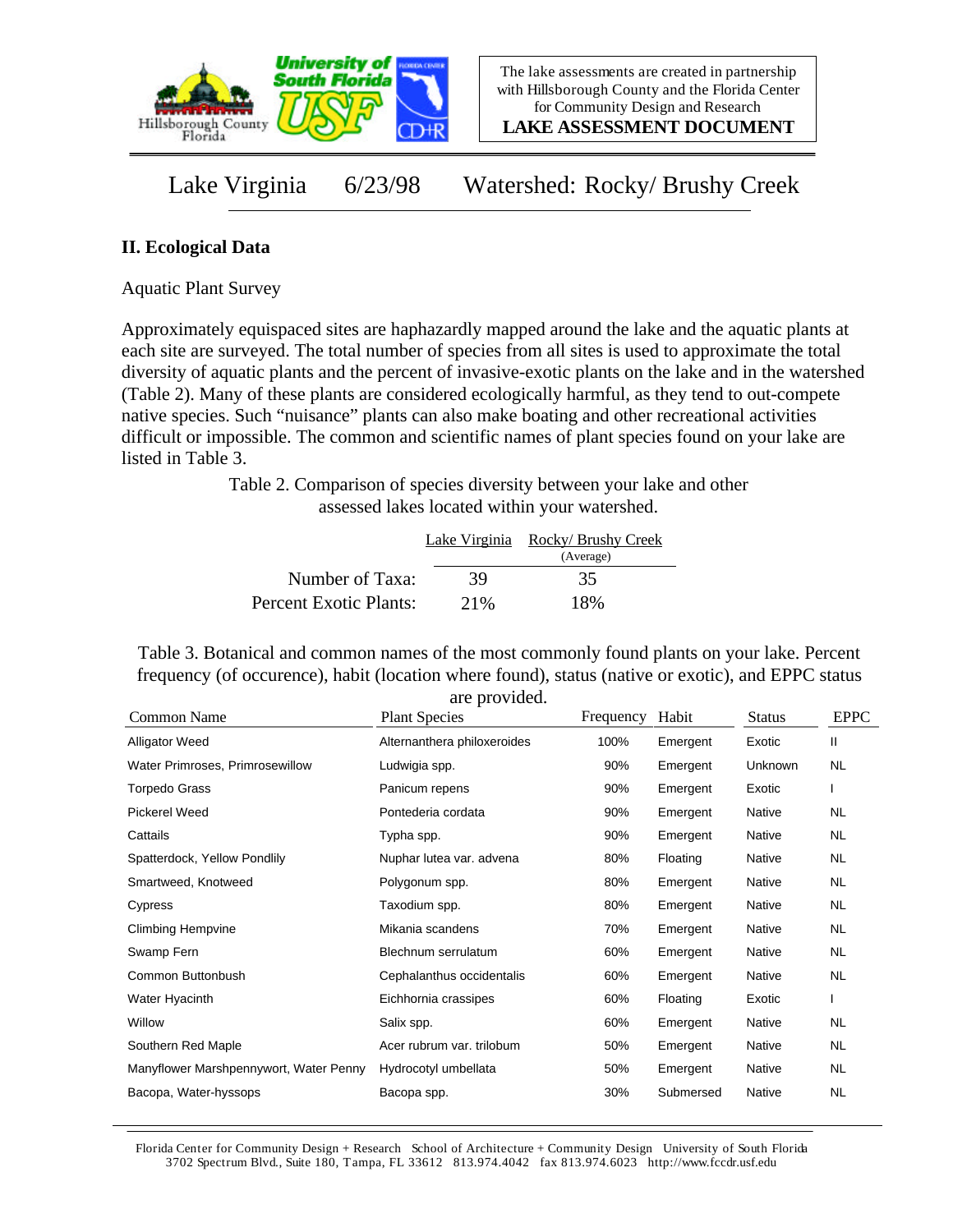## Lake Virginia 6/23/98 Watershed: Rocky/ Brushy Creek

| Muskgrass                            | Chara spp.                 | 30% | Submersed | <b>Native</b> | <b>NL</b> |
|--------------------------------------|----------------------------|-----|-----------|---------------|-----------|
| Sedge                                | Cyperus spp.               | 30% | Emergent  | Unknown       | <b>NL</b> |
| Wax Myrtle                           | Myrica cerifera            | 30% | Emergent  | Native        | <b>NL</b> |
| Maidencane                           | Panicum hemitomon          | 30% | Emergent  | Native        | NL.       |
| <b>Burhead Sedge, Cuban Scirpus</b>  | Scirpus cubensis           | 30% | Emergent  | <b>Native</b> | <b>NL</b> |
| Chain fern                           | Woodwardia spp.            | 30% | Emergent  | <b>Native</b> | <b>NL</b> |
| Filamentous Algae, Algal Mats        | Algae, Filamentous         | 20% | Floating  | <b>Native</b> | <b>NL</b> |
| Baldwin's Spikerush, Roadgrass       | Eleocharis baldwinii       | 20% | Submersed | Native        | NL.       |
| Punk Tree, Melaleuca                 | Melaleuca quinquenervia    | 20% | Emergent  | Exotic        |           |
| Water milfoil, parrot feather        | Myriophyllum spp.          | 20% | Emergent  | Exotic        | Ш.        |
| Stonewort                            | Nitella spp.               | 20% | Submersed | <b>Native</b> | <b>NL</b> |
| <b>Climbing Aster</b>                | Aster carolinianus         | 10% | Emergent  | Native        | <b>NL</b> |
| Asian Pennywort, Coinwort, Spadeleaf | Centella asiatica          | 10% | Emergent  | <b>Native</b> | <b>NL</b> |
| Wild Taro, Dasheen, Coco Yam         | Colocasia esculenta        | 10% | Emergent  | Exotic        |           |
| Hydrilla, waterthyme                 | Hydrilla verticillata      | 10% | Submersed | Exotic        |           |
| Dahoon Holly                         | llex cassine               | 10% | Emergent  | Native        | <b>NL</b> |
| Inkberry, Gallberry                  | llex glabra                | 10% | Emergent  | Native        | <b>NL</b> |
| Soft Rush                            | Juncus effusus var solutus | 10% | Emergent  | Native        | <b>NL</b> |
| Royal Fern                           | Osmunda regalis            | 10% | Emergent  | <b>Native</b> | <b>NL</b> |
| Swampbay                             | Persea palustris           | 10% | Emergent  | <b>Native</b> | <b>NL</b> |
| Water Spangles, Water Fern           | Salvinia minima            | 10% | Floating  | Native        | NL.       |
| Popcorn Tree, Chinese Tallow Tree    | Sapium sebiferum           | 10% | Emergent  | Exotic        |           |
| Bladderwort                          | Utricularia spp.           | 10% | Submersed | Native        | <b>NL</b> |